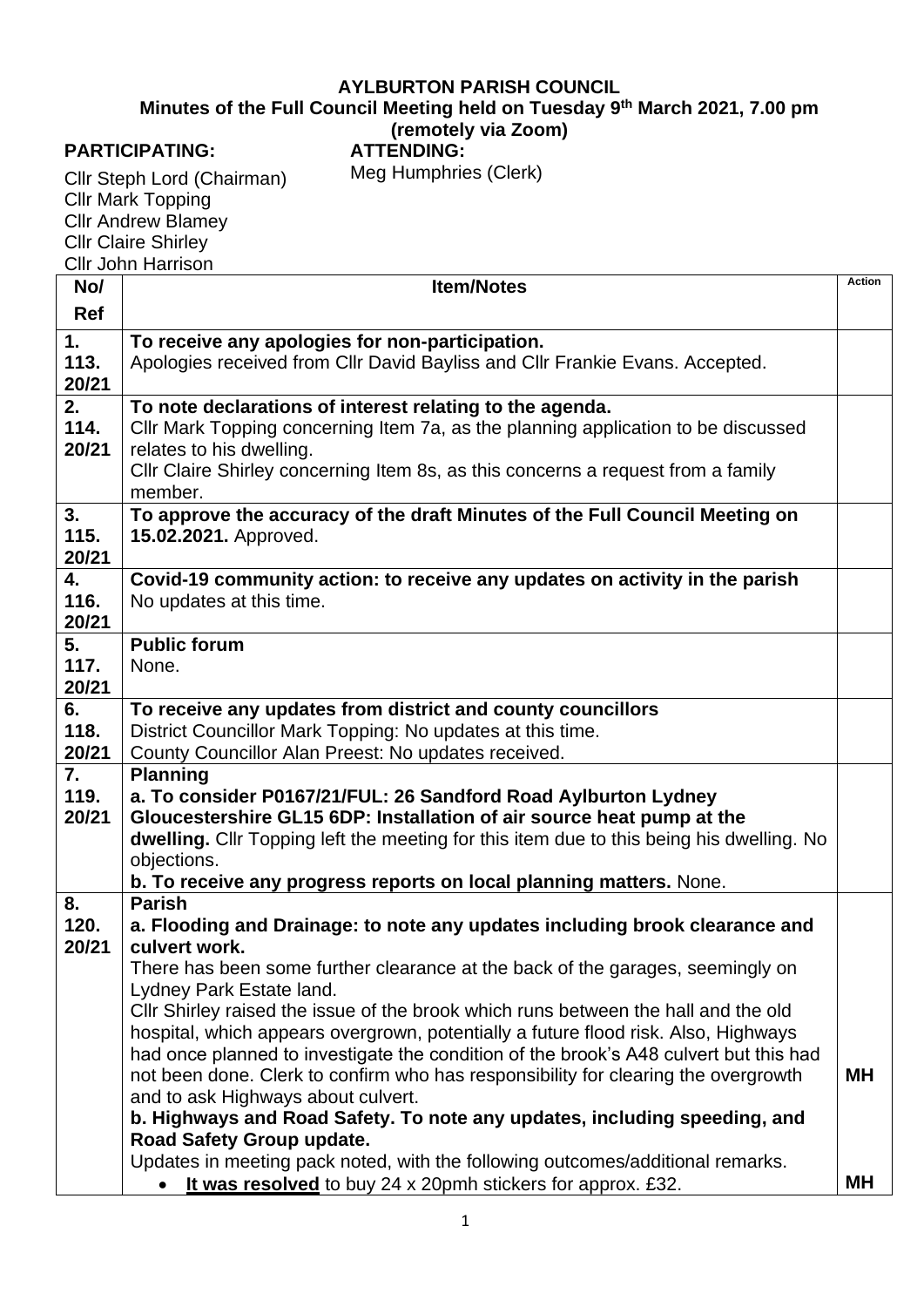| Clerk to advertise both 20 mph and 30 mph stickers 2 per household to<br>$\bullet$<br>houses in 'problem' areas of A48, Church Road and Sandford Road.                                                                                                                                                                                                | MН        |
|-------------------------------------------------------------------------------------------------------------------------------------------------------------------------------------------------------------------------------------------------------------------------------------------------------------------------------------------------------|-----------|
| Cllr Topping advised that the Colliers Pitch vegetation overgrowth had still not<br>been dealt with; Clerk to chase this up.                                                                                                                                                                                                                          | MН        |
| Cllr Topping suggested formally request a pedestrian crossing from Highways<br>as this seemed not to have been done before. It was resolved to make a                                                                                                                                                                                                 | MН        |
| formal request for a crossing.<br>c. Motocross complaints. To receive an update on working to lessen the                                                                                                                                                                                                                                              |           |
| negative impact of future events on the community.                                                                                                                                                                                                                                                                                                    |           |
| ERS has recommended a multi-party meeting and it was agreed that this would be<br>best in person once restrictions have lifted, i.e. June/July. Parties to involve at this                                                                                                                                                                            |           |
| stage would be the landowner, ERS, both Aylburton and Alvington parish councils,<br>and residents. The organiser(s) could be involved at a later date potentially. The                                                                                                                                                                                |           |
| Clerk will work to arrange this meeting.                                                                                                                                                                                                                                                                                                              | <b>MH</b> |
| d. Footpaths. To receive any updates. None.                                                                                                                                                                                                                                                                                                           |           |
| e. Management of trees/hedges. None                                                                                                                                                                                                                                                                                                                   |           |
| f. Former Upper Common allotments wall deterioration. To note any updates.<br>Repairs expected this spring/summer, based on updates from Lydney Park Estate.                                                                                                                                                                                          |           |
| g. Cross Inn. To receive any updates. Refurbishments are ongoing.<br>h. Allotments. To note any updates including littering issues. Following                                                                                                                                                                                                         |           |
| complaints about burning and dumping of waste on the Parish Patch, Cllr Topping                                                                                                                                                                                                                                                                       |           |
| has clarified with ERS the situation on burning waste. ERS advise that household                                                                                                                                                                                                                                                                      |           |
| waste can be burned, but only on site, and one can't take household waste to                                                                                                                                                                                                                                                                          |           |
| another place to burn it, plus the burning of items that generate dark smoke is<br>prohibited. It was resolved to write to the tenant to advise on what's allowed and                                                                                                                                                                                 | <b>MH</b> |
| not allowed according to national law.                                                                                                                                                                                                                                                                                                                |           |
| A request for permission to put up a shed on Plot 5 had been received – dimensions                                                                                                                                                                                                                                                                    |           |
| 1.5m x 1.5m x 2m. It was resolved to permit the proposed shed.                                                                                                                                                                                                                                                                                        | MН        |
| i. Grass cutting: to note any updates and to ratify for 2021 the continuation of                                                                                                                                                                                                                                                                      |           |
| the arrangement for MowTech to mow Upper Common Rec. Ratified. No other<br>updates at this time.                                                                                                                                                                                                                                                      |           |
| j. Wildflower verges: to note any updates.                                                                                                                                                                                                                                                                                                            |           |
| The book Gardening to Save the Planet was gifted to the council last year by Dean<br>Meadows Group. Cllr Topping found it excellent and encouraged others to read it.<br>CIIr Topping advised that signage on the two parish wildflower areas is now up, and<br>CIIr Topping has written to all businesses on the trading estate to let them know and |           |
| to ask them not to park on the area.<br>k. Parish flower tubs 2020. To note any updates. These have now been cleared<br>of dead bedding.                                                                                                                                                                                                              |           |
| I. Phone Kiosk, Upper Common: to receive any updates. X2Connect don't buy                                                                                                                                                                                                                                                                             |           |
| kiosks as originally believed. After some discussion, Cllr Blamey offered to remove it                                                                                                                                                                                                                                                                |           |
| and to match the quoted scrap value. It was resolved that Cllr Blamey would                                                                                                                                                                                                                                                                           |           |
| dispose of the kiosk and donate the scrap value to a local cause.<br>m. The Cross Monument. To receive any updates. None.                                                                                                                                                                                                                             |           |
| n. Bus Shelters. To receive any updates. None.                                                                                                                                                                                                                                                                                                        |           |
| o. Litter-picking. To receive any updates. None                                                                                                                                                                                                                                                                                                       |           |
| p. Dog waste bins. To receive any updates. None.                                                                                                                                                                                                                                                                                                      |           |
| q. Housing Needs Survey. To note any updates. Ongoing, pending face-to-face                                                                                                                                                                                                                                                                           |           |
| meetings.                                                                                                                                                                                                                                                                                                                                             | <b>MH</b> |
| r. Two Rivers garages. To receive any updates. There were no updates; Clerk to<br>chase up to confirm any revised timescale and to report flytipping on the site.                                                                                                                                                                                     |           |
|                                                                                                                                                                                                                                                                                                                                                       |           |